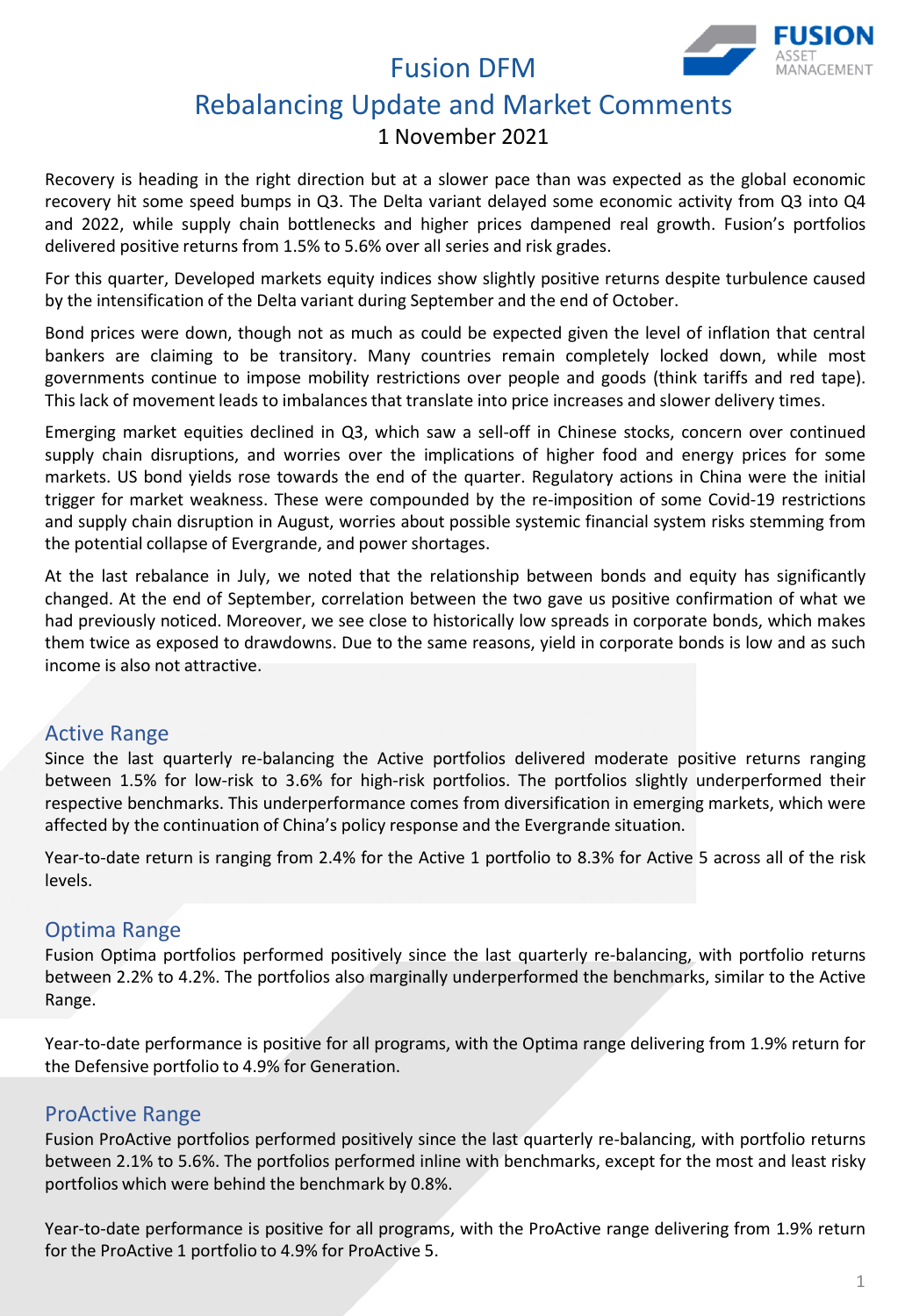

# Market Commentary

#### **Overview**

The economic recovery is expected to remain solid over the coming quarters, especially in the developed economies, with normalising labour markets and still very accommodating monetary financial conditions. However, growth is likely to remain heterogeneous amongst world regions and its strength may be affected by a number of different risks. These risks include: how countries manage the covid crisis (especially the lower vaccination rates in the United States), persistent friction in production and supply chains, a sharper slowdown in China (zero-Covid policy, "common prosperity" policies and Evergrande crisis), as well as budget uncertainties in the United States.

While it is clear that we have transitioned to the mid-cycle stage following the sharp V-shaped recovery this year, and equity returns are steadying, it is less likely that the going will be smooth. Vaccinations allow economies to reopen, but the path can be volatile due to the Delta variant. Similarly, supply chain bottlenecks should be resolved over time, but reports of shortages can lead to market nervousness. And while we expect inflation to fall in the coming quarters, the risk is that this could be delayed, causing bond yields to remain "low but volatile".

#### **Fixed income**

Following up our previous view on bonds, Fusion continues to reduce our positions in fixed income instruments in favor of equity, especially high-quality ones, and cash as an instrument of capital preservation. This time we've reviewed corporate bonds.

The economic recovery has played in favour of corporate spreads this year, which saw earnings improving amid the reopening of the economy. However, things can change quickly if inflationary pressures become persistent and central banks need to taper more aggressively than the market forecasts. Currently the market isn't pricing aggressive monetary policies at all, providing ample support to all corporates, including those with weak balance sheets (also known as zombies). But credit spreads at **record tight levels** represents a threat because they are highly dependent on accommodative monetary policies. As soon as central banks become aggressive, we can expect spreads to widen substantially and defaults to rise.

There is not much space for spreads to move tighter and we assume that rates will go up, so corporate bonds have limited upside and two potential risks underway. That's why a significant part of corporate bonds have been replaced by high quality equity as an instrument of income in the Fusion portfolios.

#### **Emerging Markets**

Emerging markets is a risky asset class, as evidenced by periods of elevated volatility. This being so, pricing risk effectively is critical to being successful. Therefore, after a period of substantial absolute and relative weakness, we have assessed the price of Chinese assets today relative to the risk of investing there, and also how that compares to other emerging markets.

In our opinion, many Chinese assets look attractively valued on a long term risk-adjusted basis. But at the same time, Fusion see opportunities in other Emerging Markets and have decided to redistribute some weight out of Asia to markets with a higher proportion of commodity exposure such as Middle East, Russia and Africa.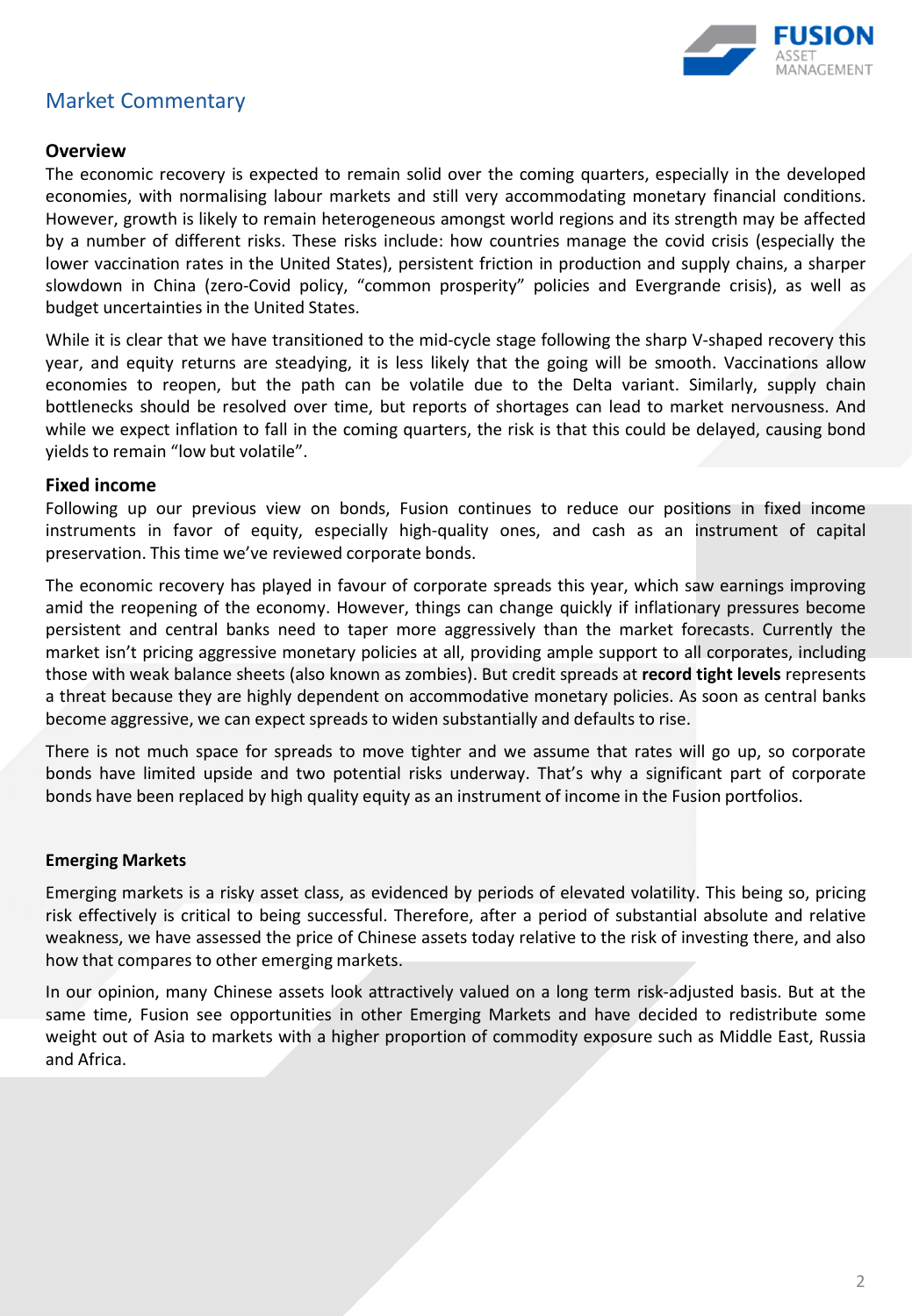

### Re-Balancing Portfolios

Looking forward, we continue to combine strategic allocations through models with tactical adjustments, based on our current view of global markets.

On the asset allocation side, we have made the following changes:

- 1. Reallocation from Investment Grade Bonds to Cash and Quality Equity across all portfolios and series, 10% has been taken from Bonds and equally distributed between Cash and Equity so overall risk should stay at the same level.
- 2. To follow our updated Emerging Markets view, part of the investments from the Asia Equity allocation were reallocated to Chinese government bonds, Alternatives and equities of non-Asia emerging countries. On average, 5.5% has been removed from Emerging markets across all portfolios.

### Asset selection

#### **Optima Range**

Some new funds have been added to implement the asset allocation updates:

- 1. *Invesco FTSE RAFI Emerging Markets UCITS ETF* has been added as a fund with less allocation to Asian equity. As a result, the allocation to Asia inside Emerging Markets equity has been reduced by 10%.
- 2. Half of the weight from Corporate bonds (5%) has been moved to *Xtrackers MSCI World Quality Factor UCITS ETF*, which tracks stocks with a high-quality factor from developed countries.
- 3. On average, 2% has been moved from Emerging Markets Funds equity to *Rize Sustainable Future of Food UCITS ETF.* This fund seeks to invest in companies that potentially stand to benefit from the accelerating transition to more sustainable food production systems. This trend was highly supported at **COP26,** the most recent annual UN climate change conference.
- 4. The same reallocation as above was performed with *L&G Ecommerce Logistics UCITS ETF,* which is comprised of companies that provide "logistics" services (i.e. the warehousing of goods or the fulfilment and delivery of goods), including software solutions to companies that provide logistic services related to "ecommerce".

We have also made some changes to the weights of existing funds:

• Weights inside Investment Grade bonds were redistributed to reduce the concentration, so *iShares Core GBP Corp Bond UCITS ETF* (*SPDR Bloomberg Barclays 0-5 Year Sterling Corporate Bond UCITS ETF* for Defensive portfolio), *UBS Bloomberg Barclays MSCI US Liquid Corporates Sustainable UCITS ETF* and *iShares GBP Corp Bond ex-Financials UCITS ETF* have the same weight.

#### **Active Range**

As in the Optima range, some new funds were added to implement our updated asset allocation views:

- *Fidelity Emerging Europe Middle East and Africa Fund* was added as part of the allocation to non-Asia emerging markets.
- *Ninety One Global Quality Equity Income Fund* is a quality equity fund which received its weight at the expense of investment grade bonds.
- Around 2% was transferred from Emerging markets to *Sarasin Food and Agricultural Opportunities*. The fund provides exposure to the food and agricultural sectors which should helps to hedge the impact of inflation on portfolios.

Weights of investment grade funds have been also rebalanced. HSBC Sterling Corporate Bond Index Fund, Royal London Corporate Bond Fund and Vanguard US Investment Grade Credit Index Fund now have same weights following the rebalance.